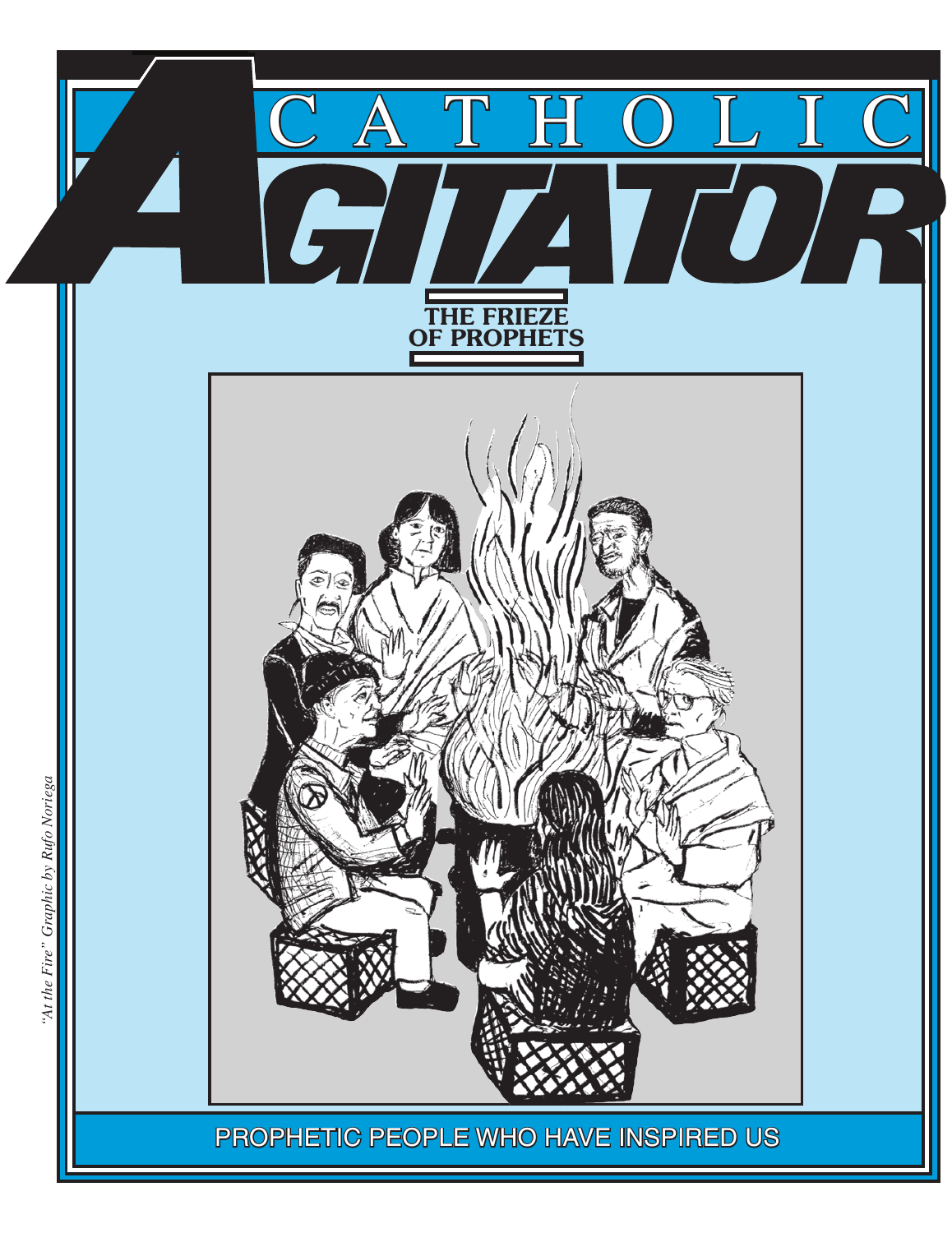**CATHOLIC AGITATOR / 1**

**IN SEARCH OF PROPHETS**



By MATT HARPER

From the moment the sacred chrism of baptism kisses our foreheads, Catholics are called to a powerful witness: priest, prophet, and king. This anointing oil welcomes us into the Mystical Body of Christ, but comes with a sacred responsibility.

 Despite the unconscionably gendered nature of our Church and the biological hangup so prevalent in our spaces, there is no gendered or biological predisposition towards propheticism. It is not a unique vocation only some are called to. It is a promise we make, a northern star we orient ourselves by, a grace that comes not simply from the Spirit, but from intention, commitment, and practice. To refuse it is to fall short of our holy, ancestral order; to deny it is to doubt the mandate of our Creator.

 Prophets are not just people who did good things or who modeled a way of being kind or compassionate. They are people who committed their lives to embodying the vision of God through their values, words, and actions.

 From whatever position or social locations we occupy, we are called to be people who recognize the presence of injustice, yes, but more importantly, we are called to be a people so discontented with the current social order that we are compelled to action. We are called to labor unrelentingly to excavate the roots of all injustice, to refuse to tolerate the deception and violence of the world around us, to make it our work both to speak discomforting truths, and to demand a societal conversion. We are called to be holy fools who dream of the greatness we are capable of; to enflesh God's hopes for our world and for our very lives.

 The current state of the world makes it clear that we are not doing enough to honor our baptismal call.

 The Catholic Worker movement has produced and celebrated a wide range of prophets and fools over the years. I have long been inspired by the story of a wall Dorothy Day adorned with prophets from a variety of faith traditions (and none) at Maryhouse. From the national to the local level, many names have become

people to be good, to survive, to become that which God created them to be? May this be our year of recordbreaking prophets and prophetic actions.  $\Omega$ 

common sources of inspiration,

reminders of what we are capable of. We imagine you could name a few… However, this list must not stay static. To seek constant inspiration, to be shaped daily by the insights of others is to open ourselves to the possibility of our own transforma tion, our own growth, our own in carnation. Who might be included in your compendium of prophets? Who would adorn your frieze? Regardless of whether we know their names or whether they know the impact they have had on us, let us name those who have inspired and moved us, not to fall into the trappings of idolatry, but because calling things by their rightful name affirms their power and place.

 But more than simply recognizing these individuals and communities, we want to learn from them and examine our own practices in light of theirs. We want them to inspire us to become new in such a way that not only impacts how we live our individual lives but also how we join in the needed work to build a new world in the shell of the old. By centering the wisdom, guidance, creativity, and vision of our modern-day prophets, we hope to become purified, like gold tested in fire, and grow our collective capacity to struggle for the world where the dignity of all people is reflected in our structures, values… everywhere. How can we be people our future descendents will look upon with gratitude and for inspiration?

 Though this issue hardly honored our hope to name our own panoply of prophets, we offer a few and hope you will help us finish the endeavor. Whose prophetic truths inspire you? How have you sought to model even a small piece of your life after theirs? What can you do to take one more step into the sacred responsibility to speak hard truths; to confront structures of evil that make it harder for

*Matt Harper is a Los Angeles Catholic Worker community member and co-editor of the* Agitator.

*From the moment* 

*the sacred chrism* 

*of baptism kisses* 

*our foreheads,* 

*Catholics are called* 

*to a powerful*

 *witness: priest,* 

*prophet, and king.* 

*This anointing oil* 

*welcomes us into* 

*the Mystical Body* 

#### *of Christ, but comes*

*with a sacred* 

*responsibility.* 

*Prophets are not just people who did good things or who modeled a way of being kind or compassionate. They are people who committed their lives to embodying the vision of God through their values, words, and actions.* 

#### PROPHETIC PEOPLE WHO HAVE INSPIRED US

#### WE ARE CALLED TO BE A PEOPLE SO DISCONTENTED WITH THE CURRENT SOCIAL ORDER THAT WE ARE COMPELLED TO ACTION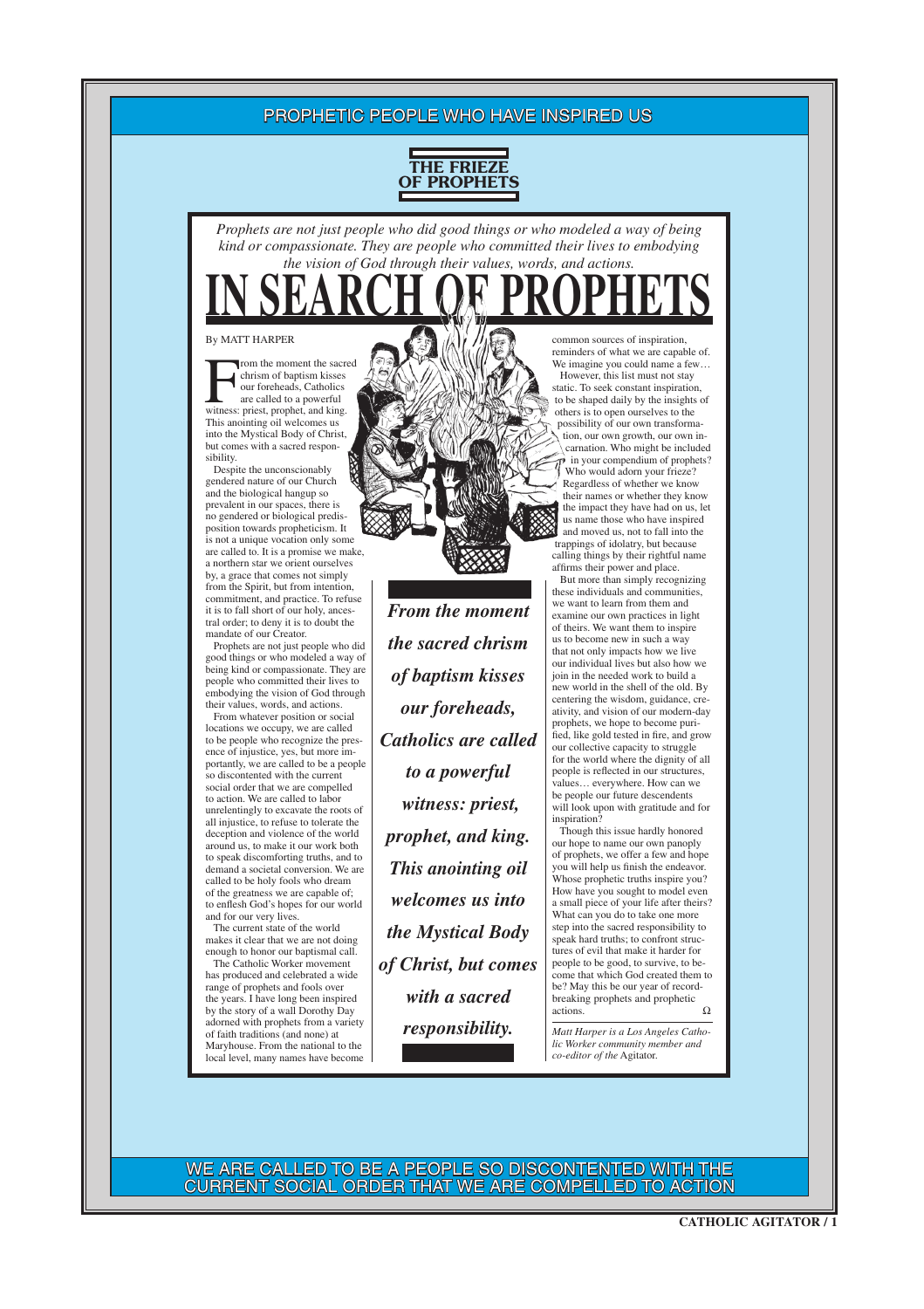**2 /JUNE 2022**

**Publisher:** Catherine Morris **Editors:** Mike Wisniewski and Matt Harper **Editors Emeritus:** Jeff Dietrich and Martha Lewis **Managing Editor:** Donald Nollar **Staff:** Rev. Elizabeth Griswold, Susan Dietrich and Becky McIntyre (Graphic Artist) The *Catholic Agitator* (ISSN-0045-5970) is published bi-monthly February, April, June, August, October, and December for \$1 per year by the **Los Angeles Catholic Worker, 632 N. Brittania St., Los Angeles, CA 90033-1722 • • • • • •**

Periodical Postage paid at Los Angeles, CA POSTMASTER: Send address changes to: The *Catholic Agitator,* **632 N. Brittania St., Los Angeles, CA 90033-1722** The *LACW* is not a 501(c).(3) non-profit organization and donations to the *LACW* are not tax-exempt. Editorial communications, new subscriptions, and address changes to: **632 N. Brittania St., Los Angeles, CA 90033-1722 323-267-8789 • https://lacatholicworker.org • info@lacatholicworker.org**

In February 1993, I read the<br>book, A Testament of Hope: The<br>Essential Writings And Speeches<br>of Martin Luther King, Jr. It<br>was a momentous occasion because n February 1993, I read the book, *A Testament of Hope: The Essential Writings And Speeches of Martin Luther King, Jr*. It it prompted my journey on learn- ing about Gandhi's philosophy and method of nonviolence, coupled with Dr. King's melding of Gandhian non- violence with the Christian witness. I quickly became convinced, as Dr. King did in the 1950s, that only by embracing the philosophy and method of Gandhian nonviolence could we change the fate of our nation and begin the process of transforming the<br>United States into an actual democracy with liberty, equality, and justice for all people.

 Two hundred and seventeen years earlier, in 1776, the leaders within this nation's thirteen colonies signed their names to a guiding principle that represented the culmination of what they believed was both the finest reli gious wisdom of the human race and the finest philosophical wisdom of the human race: "We hold these truths to be self-evident that all men are created equal, that they are endowed by their Creator with certain unalien-<br>able rights and among these are life, liberty, and the pursuit of happiness.'

#### PROPHETIC PEOPLE WHO HAVE INSPIRED US

## **INDEPENDENCE DAY REFLECTION**

#### By JOSHUA FLAUGHER

 That statement grew out of the formation of a radical new phi- losophy in a world that was largely dominated by top-down rulers like kings, queens, monarchs, feudal lords, and emperors. It was a world that was largely dominated by the oppression of poor people, women, and indigenous peoples. It was a world dominated by the notion that ordinary people did not actually matter and should not have a role in choosing their own destinies.

 Although this document certainly did not grant equal autonomy to all, but it laid a new foundation towards that ideal.

 Most U.S. citizens are unaware of the fact that this guiding principle was the product of religious and philosophical wisdom dating back six millennia. It had been worked on and debated by philosophers for nearly a hundred years (1685–1775) and shaped into the most revolution-<br>ary moment in human history be-<br>cause it declared we are not a people formed by creation for the purposes of tyranny and oppression. Rather, we are endowed by the Creator with certain inalienable rights, and we, the ordinary people of the world, have the capacity to govern ourselves. We have the capacity and the common sense to be able to shape and form a society where there is real access for

# THE RISK OF THE **CROSS**

everyone.

s a follow up to my article<br>in the April *Catholic Agitator* (Nuclear Weapons:<br>God's of Metal), I offer a<br>review of this notable and momenin the April *Catholic Agitator* (Nuclear Weapons: God's of Metal), I offer a tous book on nuclear weapons, their threat to all life on the planet, and resistance with gospel nonviolence, by longtime Catholic Worker, activist, and author Arthur Laffin.

 As a result of that one hundred years of debate came a brilliant idea: We should form a new nation where there is equality, liberty, and justice posed of willing members in which every baby born has equal access to the things necessary for life. A new kind of government where every per-<br>son, regardless of background, will be provided with the socio-political echo space that will allow them to tap into and experience the gift of life to its fullest and to contribute, not only to their own personal wellbeing but to the well-being of all. Of course, the problem was (and still is) that most Americans did not understand their own guiding prin- ciples—and worse, did not accept them. The American people did

# $\mathbb{C}$  JUNE 2022 Vol. 52 No.3

not (and still do not) understand or accept their own stated principles because our history over (at least) the past 500 years has been a history where dark forces of ill intent have helped shape our minds, hearts, and attitudes. These dark forces are specifically racism, sexism, violence, and plantation capitalism. All four of these demonic forces diminish the dignity of the human person, and permit structures of oppression to emerge that deprive millions of people, even today, of their right to equality, liberty, and justice.

 Laffin, in the Introduction, states that "Today, as in 1981, there is a great need for Christians, in light of their faith, to address the nuclear threat that imperils all life and to actively become Jesus' peace and justice makers. Today, in this time of perpetual war, there is also an equally important need to address and act on the related threat of climate and environmental devastation, which endangers all of creation" (6). Further, he reminds us that two central themes in Mark's gospel are "'repentance' and 'resistance.' This repentance implies not only conversion of heart but turning away from empire. Jesus then calls his disciples to follow him, to proclaim the reign of God, and to nonviolently resist the forces of evil and death. Living in the U.S., an empire responsible for so much needless death and suffering in our world today, we need to heed Jesus' proclamation now more than ever" (8).

 It must be understood that there is no way we can exorcise the demonic forces of racism from our land if we do not exorcise the demonic force of sexism as well. There is no way that we can exorcise the demonic forces of violence and injustice from our land if we do not exorcise the demonic force of plantation capital- ism and transform our economy into one of genuine opportunity for every man, woman, and child in our nation. Furthermore, there is no way we can exorcise any of these evils without adopting and implementing Gandhi's philosophy and method of nonvio- lence as a devoted lifestyle.

> He instructively provides vital information on nuclear weapons history; testimonies from someone who worked in the nuclear weapons industry and resigned because of faith convictions; Christian pacifism and church teachings; personal statements on peace and nuclear disarmament; the human, economic, and environmental costs of nuclear weapons; and how we, as church, must accept our cross and respond to and resist nuclear weapons by living gospel nonviolence. It is now, more than ever, a moral imperative that we no longer live in denial of this crisis' catastrophic reality, but rather fully trust in God's power to heal and free us. *The Risk of the Cross* is an essential and valuable contribution to the discussion and implementation of gospel nonviolence in resistance, specifically related to the most diabolical weapons made in human history. It also helps us put into action Jesus' message and example in our own life while living in the midst of empire. It is a MUST read in these perilous times.  $\Omega$

 The nonviolent philosophy has a simple first step—which squares well with the principles of democ- racy—it encourages ordinary people to assume their inherent authority to change their world. This is the mean- ing behind Martin Luther King, Jr.'s and Fannie Lou Hamer's conviction that ordinary people have the power and authority to forge a society, and a world, that has the common good as its foundation. The only way this can happen is through nonviolent struggle against the forces of racism, sexism, violence, and plantation capitalism.

I am not speaking of nonviolence<br>as "anti-violence." I am not speaking of nonviolence as "violence" prevention"—although that also is important. I am talking about the fact that our nation, the United States of America, is a nation embedded with, trapped in, and addicted to violence. We seem to believe that through

violence we can become the people God wants us to be; that violence will somehow produce the kinds of changes we want to see in the world; that violence is the way to make people and the world better. Our na- tional love affair with guns is merely a symptom of this pathological disease. The fruits of this addiction are devastating.

 To illustrate my point, look at the situation between Israel and Pales- tine. Israel and Palestine have been

#### *Continued on page 6*

#### Book Review

*The Risk of the Cross: Living Gospel Nonviolence in the Nuclear Age* By Arthur Laffin Twenty-Third Publications, 2020, 130 pages, \$16.95

By MIKE WISNIEWSKI

 Art Laffin is a member of Dorothy Day House Catholic Worker in Washington, DC. He has facilitated retreats, participated in and organized numerous protests and vigils at the Pentagon, White House, and other locations nationwide against nuclear weapons, wars, capital punishment, and other injustices within the institutional church and in society. He was a participant in past "Plowshares" actions, and has served a fair amount of jail/prison time for his resistance efforts.

 *The Risk of the Cross* is a revised and updated edition of a book first published in 1981, *The Risk of the Cross: Christian Discipleship in the Nuclear Age*, which was co-authored by Christopher Grannis, Arthur Laffin, and Elin Schade. This superb revised edition contains the original Forward written by renowned spiritual leader and theologian Henri Nouwen, and a splendid and thoughtprovoking new Forward by longtime advocate and mentor of gospel nonviolence, John Dear. It also provides the original Introduction to the first edition, and a stimulating new Introduction that provides in-depth analysis of Christian discipleship today.

 This book is written for either personal or group study. It contains five stimulating sessions with five related informative and inspirational appendix sections that coincide with each session, and eleven resource pages to assist the reader in further study, reflection, contacts, and ways to act. Each session contains an excellent reflective opening prayer, a gospel reading from Mark, a reflection article followed by discussion questions, and a closing meditation, each pertinent to our discipleship journey in the

nuclear age in the midst of empire. Laffin's reflections are influenced by various authors, particularly Ched Myers' books *Binding The Strong Man: A Political Reading of Mark's Story of Jesus,* and *Who Will Roll Away the Stone? Discipleship Queries for First World Christians*. Other influential authors include Wes Howard Brook, Phil and Dan Berrigan, John Dear, Dorothy Day, James Cone, MLK, and William Stringfellow, among others.

 This entire book helps the reader to better understand the call to repentance, resistance, and how to more faithfully follow the person known as the Prince of Peace in the midst of empire and its nuclear madness. Laffin affirms that "The central question of faith is: In whom do I trust? Not: What do I believe" (12). He later asks: "On what authority—divine or human—do we rely on nuclear weapons for our freedom and security?" Adding, "Any trust that we put in nuclear weapons is trust displaced from God" (33).

*Mike Wisniewski is a Los Angeles Catholic Worker community member and co-editor of the* Agitator.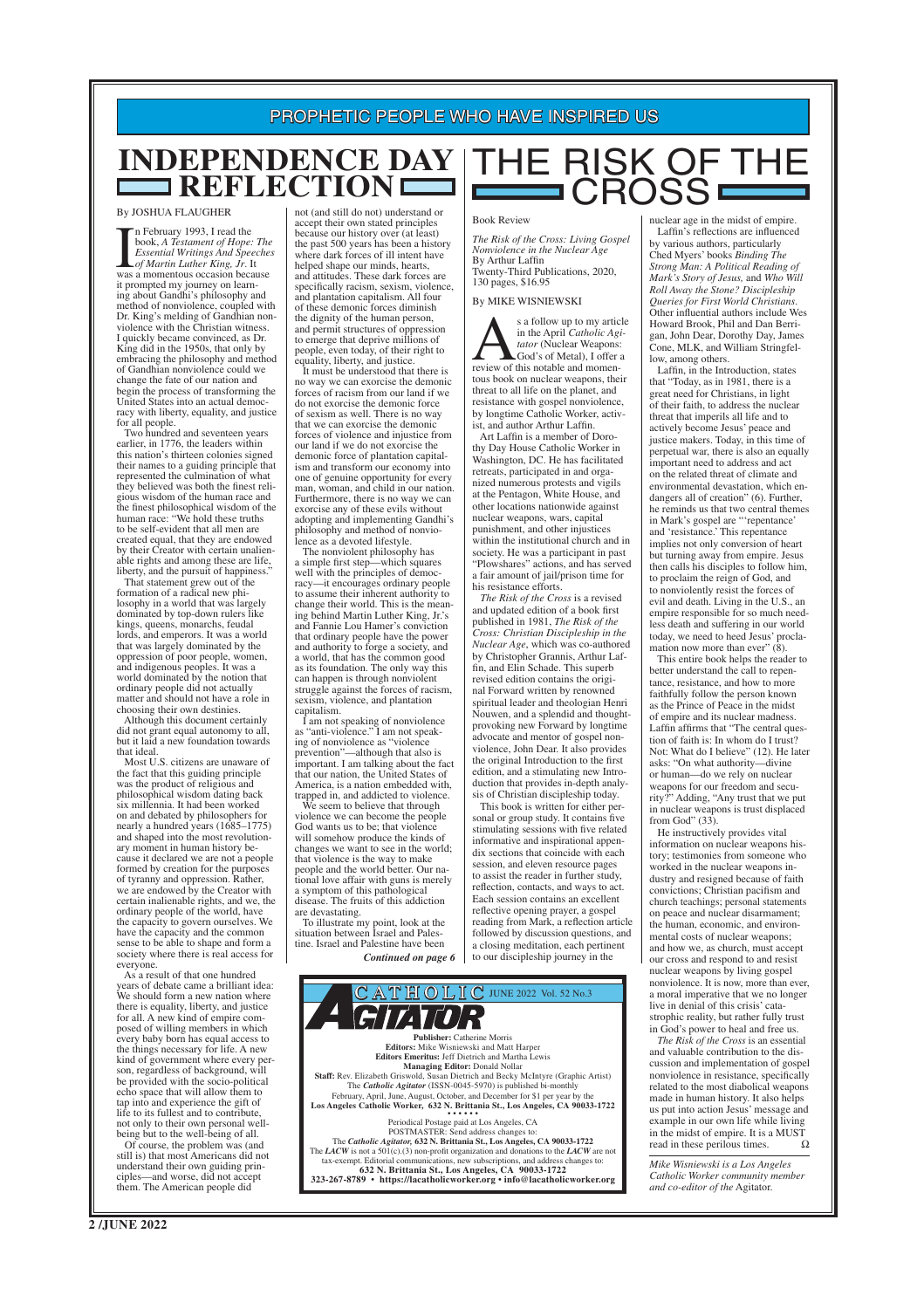**CATHOLIC AGITATOR / 3**

#### PROPHETIC PEOPLE WHO HAVE INSPIRED US

# **EALL GET OVER T MOUNTAINTOP**

#### By MATT HARPER

*"All I have is a voice to undo the folded lie,*

*The romantic lie in the brain Of the sensual man-in-the-street And the lie of Authority Whose buildings grope the sky: There is no such thing as the State And no one exists alone; Hunger allows no choice… We must love one another or die."*

- W.H. Auden "September 1, 1939"

**Example 2** interviewed General Dogon from the Los<br>Angeles Community Action<br>Network, who was raised<br>on the same Skid Row streets he now eral Dogon from the Los Angeles Community Action Network, who was raised defends. As a man who has waded through the waters of an addiction fueled by poverty, racism, and a culture of disposability, it did not take long for him to become a victim of our structural sins: mass incarceration and the "War on Drugs."

 Despite the unrelenting obstacles put in his way and the countless opportunities stripped from his neighborhoods, or maybe because of them, Dogon grew into a prophet of justice, a teller of hard truths. Unlike the prophets of old like Job, who sewed sackcloth on his skin and laid his horn low in the dust (16:15), Dogon has chosen a clipboard and bullhorn as his tools. His story and wisdom offer profound insights, both about the complex systems around us, and the betrayal of people and institutions tasked with taking care of our communities. More importantly, his story and wisdom model what we, also, are capable of.

 Our earliest formations do not set most of us up for success. Too many of us maneuver our lives without a true sense of who we are or where we come from. Racist histories, stolen lineages, toxic anesthetics become the offerings of power and its many systems. This loss of rootedness and knowledge is the foundation upon which Dogon and many of us are deceived into the trappings, values, and escapes of empire.

 This grand deception has one intention: an exploitation that concentrates resources and power into the hands of a few. The Thirteenth Amendment did not change who reaped the benefits of slavery. As a ward of the state, Dogon's care was never prioritized over the profit that could be made from him.

'I don't care where you send me," Dogon told the guards. "I am going to speak out and tell the truth and  $\overline{I}$ don't care if you like it or not. I am not here to tell you what you want to hear; the truth is that you have hu- man rights violations in this prison."

 It is no surprise then that Dogon rebelled nor that his "disobedience" was deemed to be "in need of correction." After one conflict during one particular prison sentence, Dogon was sentenced to five years in the hole at Corcoran's Security Housing Unit. His life changed forever amidst that community of political prisoners. Sometimes we are not ready to change. When another prisoner offered Dogon a book about Black history rather than a "shitkicker Western," Dogon got mad. Boredom led him to crack the cover; a perusing of the pictures led him to dive into the text. Seeds planted deep and long ago bloomed in that new soil: "I didn't know what or where that road would go, but something told me to follow it." When we finally see the need for a new lens through which to view the

 "grows out of the fight," Dogon assured me. "Out of our everyday struggle. It grows out of seeing people that are fighting with you fall dead trying to get over the mountaintop."

world, we get to decide how we will respond. Dogon reeducated himself, voraciously consuming books, even skipping out on yard time to dive<br>deeper into things he had never considered: "I was just dogmatically into it, I couldn't stop, it was like I had a new birth" he reflected.

 And thus transformation calls all of us to live in our world anew. When Dogon finally returned to the general population years later, he moved as a different person. No longer interested in simply passing time or wasting energy fighting the wrong purveyors of violence, he committed to a new ger served him for that which serves everyone.

> There is only one theologically appropriate response to a City Council that creates motions that criminalize poverty so that business can run "as usual." We claim our power and use our voice. We "refuse to accept anything that will cause more deaths of my friends, our neighbors," Dogon asserted. "If you don't say anything, what will happen? Nothing will change."

 Dogon began educating others around him. As a member of the Black Guerilla Family, he commit- ted to taking people under his wing and motivating them to be a positive force by getting involved, join- ing community organizations, and supporting others. In addition to the mentoring and relationship work, Dogon also grew his capacity to challenge institutions. He studied the California Department of Corrections handbook and learned how to write complaints. He read law books and started documenting violations of prison infrastructure, practices, and guard behavior. He sent these to the warden, to the director of corrections, even to Human Rights Watch. The more Dogon pushed, the more he was threatened to be sent back to the hole.

 Dogon continued to represent the interests of the incarcerated during his 12 years in prison. But trying to advocate for the rights of the people without getting lost in the politics of<br>prison was a difficult task: "Sometimes we would sit down at the table with the administration to iron out problems, but often I wanted to be like Jesus and kick the whole table over."

 His early release could have tempted Dogon into prioritizing his own stability, but seventy days into his parole at the Harbor Lights rehab facility on Skid Row showed Dogon that his sobriety, though deeply important, could not become the sole focus of his life. Dogon chose the uncertainty of the streets instead, despite knowing our society had never built the structures to honor the full needs of people like him. And as he navigated downtown L.A., he came into conflict with the priorities, tactics, and inhumanity of the Central City Association's Busi- ness Improvement Districts. Facing their calculated efforts to wipe away the old community so as to make a new downtown for a new gentry and for capitalism, oppression bred resistance for Dogon. However, one does not simply have to be at the knuckle's end of our systems' fists to cultivate an ethos of solidarity or to foster a practice of re- sistance. A person's ability to speak truth to power and sustain themself and build momentum in their prophet ic witness alongside the discarded

 As the witness of prophets like St. Oscar Romero makes clear, the more time we stay in intimate relationships with disposed people—the more we hear their stories, witness their struggles, and allow our hearts to break with theirs—the more we will see the connections to our own lives. The more we see our bound interests, the more boldly we will resist and the less we will tolerate the violent antics and misguided self-interest of politicians, businesses, church leaders, and property owners. The more we learn what pushing on these broken structures and corrupted people can do, the longer we will remain committed to this shared struggle. And rest assured, the longer we stand with the most outcast people in our world, the more we will understand which paths will get all people free.

 When I watch the coroner picking up the bodies of our unhoused neighbors, five a day because of the violence that has been forced upon them, the failed nature of our policies becomes real, Dogon assured me. When I watch the criminalization of poverty and the ballooning numbers of new homeless, nothing else makes sense but prophetic honesty. The obstacles are not diverse political affiliations but lies and obscured priorities.

 Since we are going to mow the lawn, Dogon added, "I believe in fully cutting the grass. We cannot accept half truths or leave a problem half solved. When you chop it all down you don't have to come back later because you already did it, it is already done." Seeing how our elected leaders love to wheel and deal for major donors and those with powerful rolodexes, we can't leave our community to be sold down the river when greed gets its hands on our interests. There is no room for bargaining when five people die a day. "Which side are you on?" Dogon posed. And more so, "All that shit that you leave undone is what may come back and take you out." Whether through the lived experience of being the primary target of these systems, or because we have cast our lot with the dispossessed, we must expand our ability to see with clearer vision. If there is one thing shared by prophets it is their uncanny ability to see complicated realities and decipher the deepest truths there. Every day we must resist simplistic answers and deepen our political analysis. We must move with skepticism of those who hold an unequal amount of power and resources not because they are not reflections of the Beloved, but because unequal power and resources are the result of sinfulness.

 Tragedies like houselessness do not come out of nowhere, nor are they the fault of any one individual or single structure. The deeper we understand the factors and players that lead to it, the intentional structures and intersecting forces that make it inevitable, and what is gained from its presence, the more we will understand how to end it. The systemic responsibility for this problem far exceeds that of individual actions; the counter-narrative wastes our time and keeps us from our most effective, comprehensive solutions.

 How many of us truly understand the ways that city hall, law enforcement, and our criminal courts work together to harm our community? How many of us are committed to really seeing how the business interests of Los Angeles are the primary cause dictating the direction of the policies that get written, enforced, and weaponized against our communities? When developers fund the war chests of politicians, how can we believe that our collective wellbeing will be prioritized? When private property becomes more protected than individual human survival, how can any of us stay silent?

 Prophets like General Dogon know that it is a misguided analysis that refuses to draw the connection between others and ourselves. It is foolish to believe our house can be in order while our neighbors' fall into disarray. It is arrogant not to see how the chaos of others' lives is directly linked to the flood of resources and opportunities stolen for ours.

 When Philip Alston, the U.N. Rapporteur on Extreme Poverty and Human Rights, visited Dogon and the rest of the Los Angeles Community Action Network, his assessment was clear: the only thing keeping the unhoused of resource-rich L.A. in squalor is political will. "That's it," Dogon remembers him saying. "It's not an issue of resources, it's political will. All you have to do is do it."

 Dogon walked in the front door of LA CAN almost twenty years ago, but his commitment transcends employment. He has made it his daily mission to practice what he preaches: to walk with people, to hear their stories, to stand with them as they face the violence of city departments and business interests. He bangs on city hall's doors and confronts the hypocrisy of politicians.

oo many have learned that conflict is disrespectful and un-generative, that there is a "proper time and channel" for redress. Those who have had to be the primary victims of these systems know there is no time like now, no more proper channel than truth telling, and no one but us. Had Dogon been convicted 27 days later in the early 90's, he would have fallen victim to the three strikes law and we would never have seen him again. Instead of hunkering down, he straps up his boots each day to enflesh Gospels he does not religiously subscribe to. If he can, why won't we? Will we love one another or will we die? we die?

*Matt Harper is a Los Angeles Catholic Worker community member and co-editor of the* Agitator.

*How many of us truly understand the ways that city hall, law enforcement, and our criminal courts work together to harm our community?*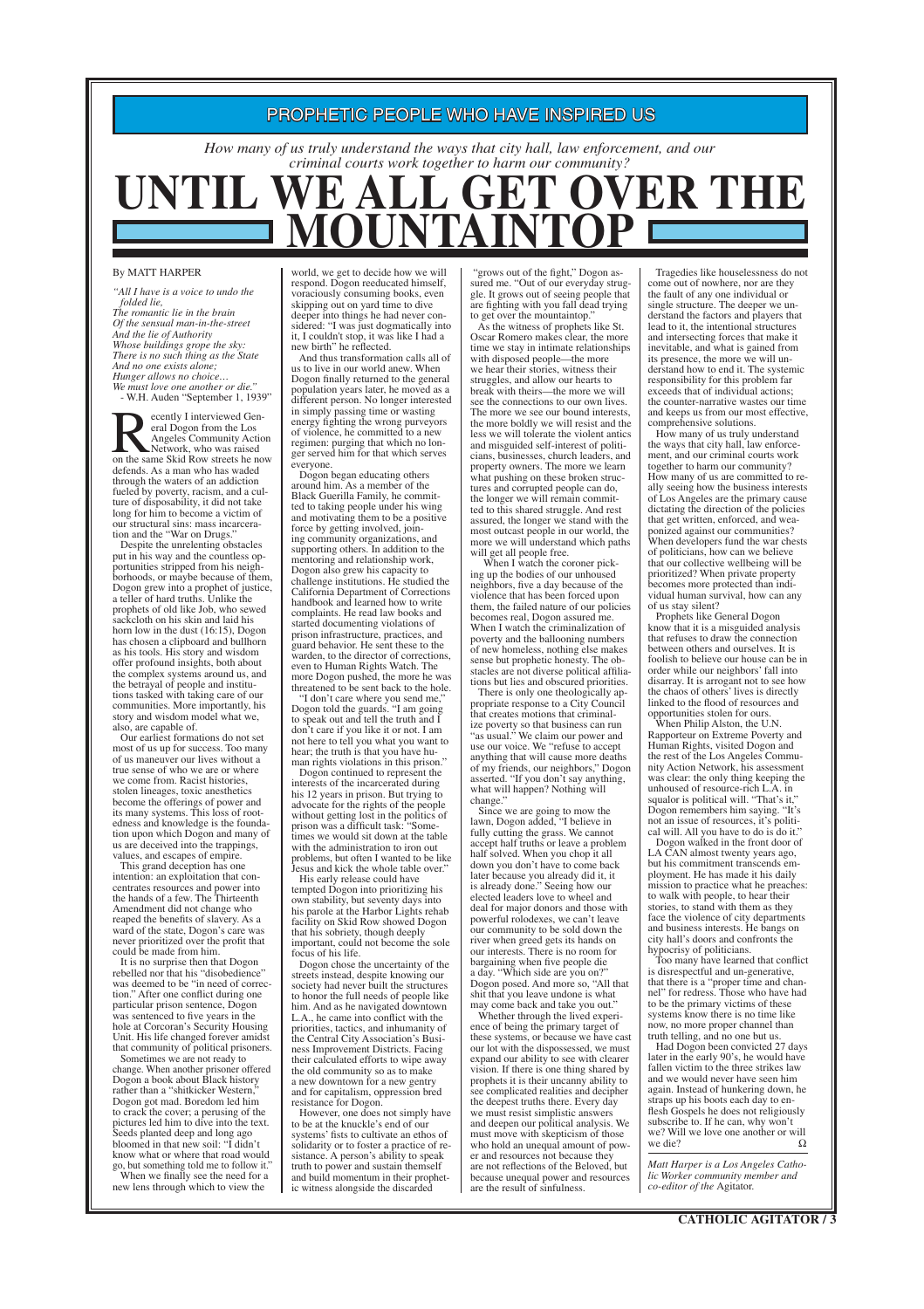#### PROPHETIC PEOPLE WHO HAVE INSPIRED US

# **NEIGHBORHOOD PROPHETS**

#### By MEGAN RAMSEY

**My** introduction to Doro-<br>thy Day and the Catholic<br>Worker was not origi-<br>*Loneliness* or Peter Maurin's *Easy Es*thy Day and the Catholic Worker was not originally through *The Long says*. Instead, the movement's philosophy was passed down to me, secondhand and well-worn by the people who made up my world growing up.

We shared harvests from gardens, power tools, meals, conversation, and childcare. New families were drawn to the neighborhood and the community grew. We were surrounded by people who chose to live faithfully to their values, to raise children to do so as well, by modeling an example in real life.

 Some have referred to me as a second-generation Catholic Worker. In St. Louis, my parents both spent a short time at a Catholic Worker before they chose to move into a neighborhood along with a number of other young families who had previously lived either at the Catholic Worker or at another intentional community. Their goal was to hold onto some aspects of communal living but with their own independent households.



 All the adults in my life seemed to have careers centered around the service of others. There were social workers and nurses who worked with the poor and mentally disabled. Many were educators, including a woman who spearheaded creating a Montessori program for our underserved area, and a number of high school and college teachers who empowered students to question what they were told, to think for themselves, and to impart change in the world.

 Whether professionally or recreationally, the residents of our neighborhood were all philosophers and activists. From community dinners to impromptu sidewalk chats, there was rarely a dull conversation. To name each individual and how they have impacted me, and others, would take several pages of this issue, and would not begin to do them justice.

 I studied the works of mercy by observing the way these folks lived out their lives. I never questioned why the family down the street made a space in their home for a houseless man. As a child, I wish I knew Spanish to be able to play and make friends with the refugee children staying in an old tavern my community converted to give sanctuary to families moving into our country.

Illustrations by Megan Ramsey





I remember regularly witnessing one father (who worked as a judge) patiently listen to each side of a fight before asking the involved parties to negotiate their own solution to the problem—my first taste of conflict resolution!

 Life interconnected with scores of people of every age, and I came to acknowledge how much effort and care meaningful relationships require. Along with the work that goes into nurturing these bonds, I also understood the importance of gathering together in celebration with this extended family crammed into homes for Halloween, the winter solstice, an annual Beatles party, and more.

e rose abruptly, cracking<br>the empty bottle of Thun-<br>derbird on the side of the<br>edged weapon he crossed the street the empty bottle of Thunderbird on the side of the curb. Waving his jaggedtowards our soup line. Aubury Robinson, a former lightweight contender, was ready for action. I knew from past experiences of his bloody rages that I had to intervene. He took a drunken swipe at me with his broken bottle, I grabbed him and pushed. He fell to the ground and I rammed my knee into his stomach with the full force of gravity. He was subdued.

 It was the only time in my 50 years of defusing Skid Row brawls in or around our Catholic Worker soup kitchen that I have ever "laid hands" on one of our guests, much less deliberately intended to hurt them. I am a pacifist by vocation and a non-combatant by natural inclination, but I knew that Aubury "Jack" Robinson was going to attack one of our guests, and as Gandhi said: "It is better to use violence to oppose evil than to do nothing.'

 The core values held by this growing group influenced our local church, St. Cronan. Parishioners required church leaders and each other to actively address current issues in our society. A fellowship of lay preachers would rotate doing the homilies, always challenging the congregation to examine their lives and the world we moved through.

 St. Cronan's drew people in from across the city that were seeking out this (sadly) unique focus. When threatened to be closed by the diocese, the community fought back and was spared; the church became the designated "social justice" parish of St. Louis. Politically on the fringe, this parish is fondly considered to be a gateway church: it is either the first church people try out as they consider entering (or returning to) the Catholic faith or the last one some Catholics attend before they believe the Church is no longer the place that reflects the love and justice God calls us to.



**Continued on page 6** and vandalizing his mem-<br> **Continued on page 6** and vandalizing his mem-<br> **Continued on page 6** and vandalizing his mem- We had just recently organized the Blood Strike, a boycott of the Skid Row blood banks. We formed the Blood Donors Union, which demanded higher payment for donated blood and better health care for donors. We slept in the basement of the old kitchen with the strikers and every morning we arose and picketed a targeted blood bank, sending prospective donors across the street to its com-



 When we speak of prophets, what may first come to mind is the image of those fervently rousing crowds, calling out the powers and palities. But societal change also requires prophets who lead by example, who show us how to bring to life the seemingly impossible calls of the Gospels.

 Social transformation will require a collective effort, people to lay the foundation of an alternative way of life. It takes individuals willing to put in the work to create the environment where some may find it easier to join in "to be good."

 Having spent the first half of my life in a small version of that society, I now see that community as idyllic and rare, but not entirely out of reach. I found myself craving something similar as I established my life in Los Angeles. Seeking out the Catholic Worker was naturally my move. I will never forget one of my first

times volunteering at the Hippie

petitor. We received many threats of  $\parallel$  tion of the entire area and the erection of a library, a U.S.C. extension, creation of businesses and luxury hotels. During a recess of the City Council hearing on Downtown Redevelopment the "Blue Book" somehow "appeared" on each councilperson's desk; detailing an alternative plan to the "Silver Book," one that aimed at saving Skid Row housing and creating parks and jobs and a Skid Row Development Corporation. The "Blue Book" plan was created by the Catholic Worker with the expert help of Jim Bonner, director of an advocacy group, the Community Design Center. It was, after months of deliberation and negotiations with the business community, eventually formalized with the unfortunate designation of a "containment plan" for Skid Row development. The "containment plan" came into

*The core values held by this growing group influenced our local church, St. Cronan. Parishioners required church leaders and each other to actively address current issues in our society. A fellowship of lay preachers would rotate doing the homilies, always challenging the congregation to examine their lives and the world we moved through.* 

# THE BOXER By JEFF DIETRICH

Catherine and Jeff



Seder Participants



Good Friday Stations of the Missionary Cross



St. Paul High School Walk For Hunger



Megan, Ken, Matt at Chateau Marmont Protest

I find myself on a mission. It has<br>to do with separating truths free<br>tall tales about the California<br>mission system in general, and<br>Mission San Gabriel in particular. find myself on a mission. It has to do with separating truths from tall tales about the California mission system in general, and Because things just got complicated. I am thankful for that.

 When I first came to Skid Row in September 1970, it was much like it had been for 100 years before: a "hobohemia." Not unlike the Bowery in New York, Madison Street in

Chicago, the Tenderloin in San Francisco, it was a classic Skid Row with bars, single room occupancy hotels, all night porn theaters, "flop houses," and evangelical missions serving the mostly white, mostly older, mostly alcoholic inhabitants.

 The old Central Station located at 5th St. and Central Ave, the heart of Skid Row, was demolished in 1956. But the Greyhound bus station was still located at 7th and Los Angeles Streets and its facilities attracted drug dealers and derelicts and low-cost "economy" travelers. The convergence of these transportation centers constitutes what most urban planners concede as necessary prerequisites for the creation of Skid Rows. And in the early 1970's that was still true, as we experienced an influx to our population with the winter months as workers returned from harvesting crops, working oil rigs, and various other seasonal work.

 At that time, the Catholic Worker was a completely new entity on Skid Row, I was a recent draft resister, anti-war protester, newly minted radical and I had just read Saul Alinsky's *Reveille for Radicals*. I did not want to save souls as the Evangelical Missions did, I wanted to transform the social environment as Saul Alinsky did. I wanted to "comfort the afflicted and afflict the comfortable" as our co-founder Dorothy Day did.

 Fr. John Molyneux, pastor at Mission San Gabriel, said at the time of that statue vandalism: "The California Catholic Conference of Bishops reminds us that the historical truth is that St. Serra repeatedly pressed the Spanish authorities for better treatment of the Native American community. We recognize and understand that for some, he has become a symbol of the dehumanization of the Native American community. We at Mission San Gabriel are committed to continuing dialogue with our Native American representatives in order to achieve a peaceful and just partnership.

firebombing and violence. Unfortunately, that project only ended up adding fuel to the efforts of the legislature to ban the sale of whole blood in the State of California and the eventual closing of all Skid Row blood banks. But it also led to my be ing appointed by newly elected mayor Tom Bradley to the Citizens Advisory Board of the Community Redevelopment Agency (over the vigorous objections of Councilman Gil Lindsey, who had called me "a little monkey" in response to my organizing efforts).

 Needless to say, as a community organizer and activist, I was vastly skeptical of sitting down with a bunch of businessmen and corporate types to give "advice" on downtown redevelopment. At the time, the operational plan for the "redevelopment" of Skid Row was the "Silver Book" which called for the wholesale destruc-

the business community that Skid Row was not going to move; it was just too big to relocate. And therefore it was decided to concentrate all social services within the boundaries of Skid Row, rehab existing hotels, create a non-profit to operate them along with in-house social services, and re-locate the largest evangelical mission, the Union Rescue Mission, from Main Street to the center of Skid Row at 6th St. and San Pedro.

 The tradeoff was that police would be allowed to ticket panhandlers when they migrated into the business center, thus diminishing the deleterious effect of the Skid Row poor. If that sounds like a Faustian bargain, it was. But it allowed the business center to flourish, and it allowed Skid Row to grow as an Ellis Island reception center to L.A.'s prodigiously expanding homeless population.

 Sometime around the mid 1980's Skid Row began to experience a rapidly expanding population of African Americans, whose drug of choice was crack cocaine. Not coincidentally, the first Skid Row homeless encampment sprang up in the vacant lot next to the Catholic Worker soup kitchen. As this population expanded we began to focus on essential services to the growing sidewalk encampments.

 Our first campaign was to provide porta-potties to a community of people who were doing their personal business on the streets, between parked cars and behind dumpsters. We were arrested numerous times for sitting in at the mayor's office, blockading city council members' bathrooms and disrupting meetings of Skid Row businessmen. We were finally successful when Mayor Riordan, after years of campaigning, finally allowed 30 porta-potties to be installed in Skid Row.

*Continued on page 6*

### **ON A MISSION** By TOM HOFFARTH

 About 20 years ago, my then-4thgrade daughter had the mandatory elementary school project to learn about how and why the California mission system was created. We picked the nearby Mission San Gabriel. Convenient, accessible holy ground.

 Drove over, soaked it all in, read up on its history—established in 1771 —report done.

 It was a warm and fuzzy reminder how I did the same kind of thing growing up in Southern California. In the late 1960s, my report was on Mission San Juan Capistrano—that fun, touristy place with the song about the swallows returning. Now, the whole thing is hard to swallow.

 Back at Mission San Gabriel for the latest incarnation of the Good Friday journey on the L.A. Catholic Worker's Via Crucis, the exercise shook my reference points and challenged my naivety. It was a jolt to the soul.

 On an intellectual level, this was not new news. Back in 2015, we saved a *New York Times* opinion piece focused on the pre-canonized Rev. Junípero Serra with the headline "California's Saint, and a Church's Sins." The well researched essay refer-

enced a website created by the Archdiocese of Los Angeles—it seems to no longer exist—in which Fr. Serra's method of using Native Americans in the creation of the missions was justified by the logic: If the Spanish colonists had not moved in to claim the region, even with all the secular terror it was to exert in getting it done, other countries such as England, Russia, "or another imperial power" would have done it. Either way, the Indigenous tribes could have suffered a far worse fate. They were converted to Catholicism and made citizens of Spain.They got a better deal.

 So peace be with their souls. In the summer of 2020, an assignment for *Angelus News* sent me back to this topic. I reported on how the Ventura City Council debated the future a nine-foot bronze Serra statue that had to be hidden away from vandals. What was causing this? Outrage over not having history acknowledged and addressed.

 The church found a compromise. It could be rehoused at Mission San Buenaventura (founded by Serra in 1782), in part because that site was conveniently elevated by Pope Francis to the rank of minor basilica. It was now a safer haven on the church's private property. No more public nuisance.

 L.A. Archbishop Gomez said at the time he was pleased the city conducted a "thoughtful and respectful public discourse" on the matter. He also said those "attacking St. Junípero's good name and vandalizing his mem-

orials do not know his true character or the actual historical record."

 Actually, all we had to do was hear the pain and sorrow in the voices by those part of the Ventura council public forums. One had to be empathetic to hear the grief as they explained how that statue had been a trigger for them based on how their ancestors were treated.

 At the meeting, Ventura Council member Lorrie Brown asked: What would Junípero Serra do in this situation?

 "I will use the words of another speaker who quoted Serra as saying, 'Ever forward, never back,' if we're going to move forward this deliberation about placement of the statues," she concluded.

 It does not feel quite that simple. Going forward for decades, we have told our schoolchildren a convenient, quasi-authentic account that feels more like a paint-by-number kit found in a mission parish gift store. There is a grave need to go back and fact check.

 On this new L.A. Catholic Worker pilgrimage, we walked a road of tears. It was a physical challenge to go station to station—San Gabriel City Hall, the millrace facility, a former monastery for Dominican sisters across from the Grape Vine Arbor, the homestead of property owner Don Juan Lopez.

 In the context of Jesus Christ's procession to his human death, we asked for forgiveness.

 The fourth station in front of the modest mission cemetery was not just profoundly moving, but something that made us move toward more than some perfunctory action.

 At this traffic-busy confluence next to Mission Road and Junípero Serra Drive, we wanted to be part of the resurrection.

 The mission itself sat behind a fenced gate because of a recent act of arson—add that to its history of floods, epidemics and earthquakes. A statue of Serra had been tucked away for years, last seen splattered in red paint and nearly decapitated.

 It seems like an honorable way to start a thoughtful and respectful public discourse, as Archbishop Gomez once asked. But when and where? Why does it still seem that we are giving more disingenuous lip service to Indigenous victims?

 Someday, I will bring my daughter back to visit Mission San Gabriel. Older and wiser. Her children may get a better understanding of what

Photos by Mike Wisniewski

Wisni

Ĕ.

by Mike

Photos

Chateau Marmount Protest Photo by Hannah Peterson

Photo by Han

lah Pei

nount Prote

 $Mar$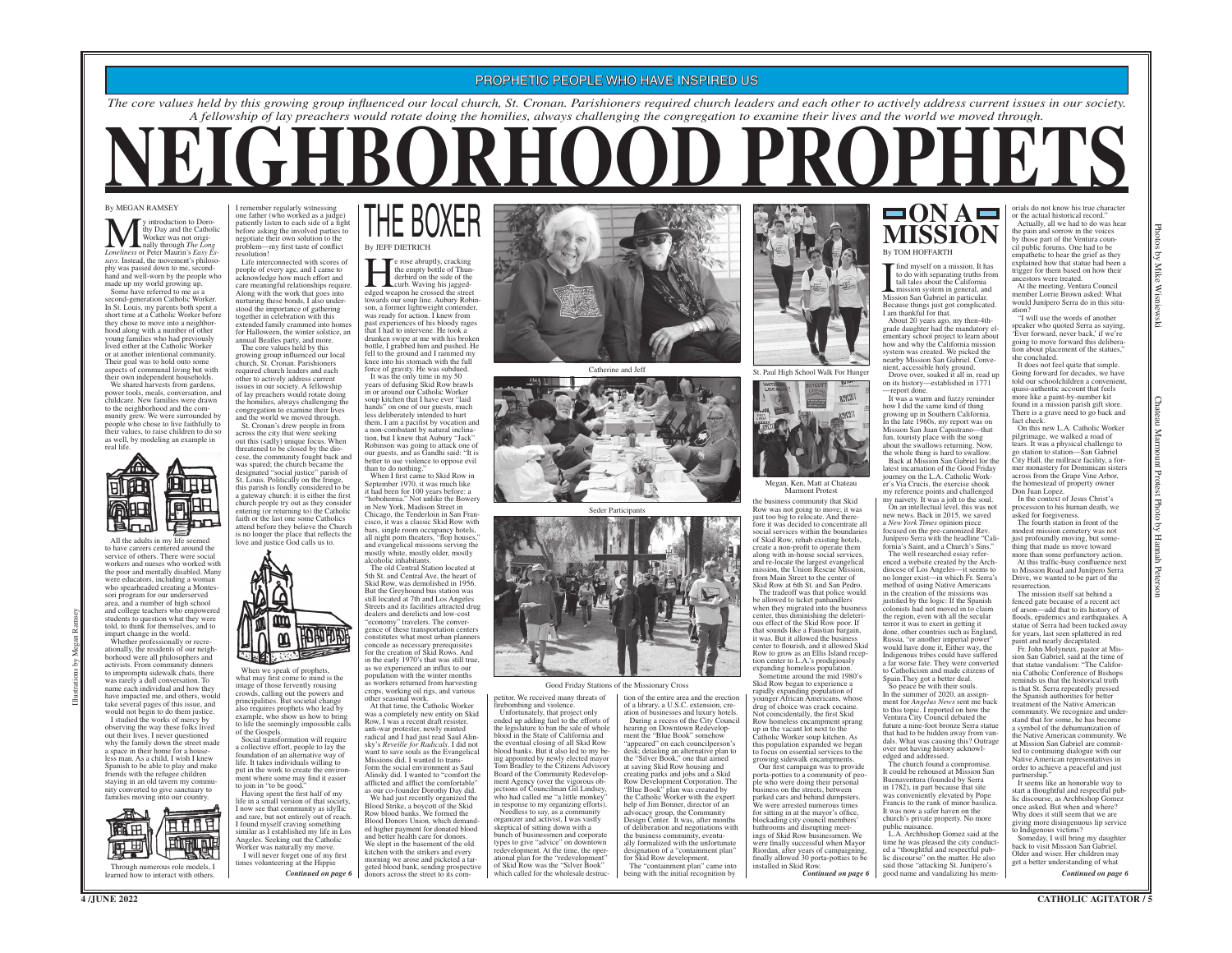#### **6 / JUNE 2022**

#### **Book Review**

*Detox! The Spiritual Path of Jesus for 21st Century Men* By Craig S. Pesti-Strobel Resource Publications, 2021, 252 pages, \$28.00

#### By DAVE BELLEFEUILLE-RICE

Author Craig Pesti-Strobel marriage, family, metanoia, prayer, is a veteran United Methodist pastor. Weaving together his experiences of and forgiveness with well-informed spiritual, psychological, and sociological scholarship, he offers us a quite readable book of Gospelinspired stories to serve as one guide along our journey.

 He describes a spiritual awakening at a high school church camp when he clearly "heard" Jesus ask, "Who do you think you're fooling?" That awakening remains a force in his life.

 *Detox!* offers the reader insights into how our personal being can be enmeshed ominously with interpersonal and social systems. Rather than simply offering an assortment

of discussion questions, this book suggests additional individual and group work for the readers, presented in a variety of creative forms.

 As for his focus on masculinity, Pesti-Strobel noticed that in the gospels, Jesus spends a lot of time working with his group of males, who had their own first-century systems to contend with. He finds in those gospel narratives and teachings a male spirituality. As the oldest of eight boys, son of a beloved father (and mother!), and a father himself, he does not presume to be able to offer a spirituality to anyone but men.

 The author begins in naming one crisis before us: a world-wide, multi-pronged violent emergency in which men play a dominant, destructive role. He quickly moves into engaging male readers about injustice, violence against women, nonviolence, and disentangling from the Domination System. He writes about these things as if they are ordinary, church pew-friendly, Jesus-loving concerns, not leftistonly passions. Isn't that refreshing!? Isn't that true!?

 Taking my cue from him, I urge men to consider reading this book, although I imagine anyone else who delves into it might find useful wisdom. Most of us human beings have witnessed the crumbling of some of our dreams, dreams we had been determined to realize. Most of us have then been tempted to put our faith in a recipe for success, or maybe an anti-recipe. Pesti-Strobel asks us, instead, what about going deeper?  $\Omega$ 

engaged in violent struggle for 75 years. For three-quarters of a cen- tury the Israelis and the Palestinians have thought that violence could help them become what God wants them to be. When you have tried violence and hatred and division for nearly a hundred years, when bil- lions of dollars from Europe and the United States have poured in to fuel that violence and you have not been able to end hostilities or improve the well-being of your own people,<br>when do you stop and ask the question, "Is there something we are not doing that is essential to bringing about change and lasting peace?

 This ordained Christian is not much interested in systematic theology. He wants men to walk the path of Jesus, the road that leads us into seemingly unanswerable questions and deeply murky waters. He invites us to pursue the way of living that can feel like dying. To him, what counts is not so much what we know as how we live. Whatever path you are attempting, does not that make sense? And don't we all need encouragement and company to practice living any path of integrity?

Gandhi's philosophy of nonvio-<br>lence says that the greatest force in the universe is the life force that exists inside each person. The force of life that is within each person is living energy—it is love, truth, and beauty. Nonviolence uses that life force for personal and social change. By living nonviolence you tap into what Gandhi called "A force more powerful" against which the forces of evil (present in every- one) cannot prevail.

 The beating heart of the book is Pesti-Strobel's marriage story, told memorably in just a few paragraphs. He is on his third hyphenated last name. After entering adulthood determined to devote himself to healthy, egalitarian, happy family life—for family's sake—and to set an example of sanity for his congregations, he is now twice divorced. Bewilderment and sorrow forced him to ask himself what one does when determination just does not cut it.

 To his credit, this author does not reveal (for the price of a book) a success recipe he has gleaned from

his mistakes and from the Bible. Don't we all know down deep that even when a good recipe can help, it is not enough to sustain us when we are lost in the mire?

 Rather, Pesti-Strobel urges the path of Jesus, a path he has been attempting since his high school awakening. He has found this path endlessly fruitful. In facing his questions, though, he has seen that he must go deeper, though it seems he is not quite sure where that will take him. The challenge to go deeper accompanies everything he writes about.

 With this in mind, should we not devote our lives to Mahatma Gandhi's philosophy and method of nonviolence to help create a nation (and world) that has yet to exist? Only by embracing the power of Gandhian nonviolence can the United States exist with true equal-<br>ity, liberty, and justice for all.  $\Omega$ 

Kitchen, the community gathered around the chopping block at the end of the day to debrief serving that day and to discuss a potential upcoming action. "Either we protest ing the sh!t out of Syria by the end of the week," Jeff Dietrich earnestly shouted at us all. I had found my people and felt compelled to con- tinue the effort of developing com- munity, to bring more into the fold of this alternative way of being.  $\Omega$ 

*Dave Bellefeuille-Rice is a long-time friend of the L.A. Catholic Worker.* 

#### *FLAUGHER cont'd from p.2*

 Racism, sexism, violence, and plantation capitalism do not lead to peace, justice, and the beloved com- munity. On the contrary, they are diametrically opposed to it.

> would be crazy enough to buy shop-<br>ping carts for homeless people was us, the Catholic Worker. Since that first distribution of shopping carts in front of the Police Department we have given away over 100,000 shopping carts to homeless people

 The problems have not been re- solved nor has healing taken place. Moreover, we are not even close to tapping our full human potential.

on Skid Row.<br>One could easily dismiss our shopping cart project as insane. But from a street-level perspective, it meets the needs of homeless people where they are actually situated in real life. Shopping carts meet the real needs of homeless who require among other things: income, mobility, and shelter. I have seen people turn our carts over, put a tarp on top and sleep inside. And when the homeless are harassed and told to "move on," they need to be able to move their meager posses sions to the next location. Many folks also use our carts for recycling to earn essential cash income. As Skid Row continued to evolve from one homeless encampment into squalid Beirut and Baghdad style refugee encampments, we have taken our fight to the courts. Along with help from civil rights attorney Carol Sobel, we guaranteed the constitu- tional right of homeless people to "security in their property and possessions." We also won the constitutional right of homeless people to be free from the "cruel and unusual punishment" of police harassment and jail time for the "crime" of sleeping on the sidewalks until such

 In the twenty-first century, we need direct action campaigns and massive protest movements moti-<br>vated by love and compassion—as Gandhi said, "Nonviolence is love. Nonviolence is Truth. Nonviolence is soul force." Right now we need worldwide campaigns and move- ments based on nonviolence. Our nation, and our world, must be changed if our species is going to survive. Nonviolence is how we effect personal, social, economic, and political change that will be inclusive and holistic. In all our strivings, we must understand that no matter how much witnessing we may do or how many good works we may perform, if real equality, liberty, and justice for all are to emerge in our nation, each of us must learn to embrace Gandhi's philosophy of nonviolence. We, as a nation, must come to understand that nonviolence is not the end we seek in some distant future, but the

Skid Row is my anchor to the suf-<br>fering world. It keeps me in contact with authentic reality when I become too complacent, too comfortable in my own bed with a roof over my head and hot food on my plate. It is my own personal Afghanistan, Iraq, Vietnam. It is my own personal war zone. It is my own personal refugee camp that keeps me honest when plagued with personal and ideological delusions.

 Despite his unruly behavior, I think of him as an icon of Skid Row. He was a "boxer and a fighter by his trade, and he carries the reminder of every glove that laid him down and cut him till he cried out in his anger and his shame, I am leaving, I am leaving, but the fighter still remains" (The Boxer, Simon and Garfunkel). I hope I have been a fighter, too, who remained anchored to my own personal war zone and refugee camp fighting for Jack Robinson and all<br>the Boxers of Skid Row.  $\Omega$ the Boxers of Skid Row.

really happened in the name of Catholicism, and reparations can work for healing and moving forward in a dignified way.  $\Omega$ 

means by which we arrive at that end. This means that we must come together with family, friends, neighbors, and community organi- zations and study the philosophy of nonviolence, its effectiveness in political struggles and campaigns to overcome evil, and help change our national inclinations towards violence and oppression. Consider this: If the hundreds of billions of dollars in technology and resources that our nation has put into violent struggles over the last 50 years were dedicated to feeding the world's poor, think what a vastly superior,

 As a person living in this nation, it is okay to appreciate the country we live in. However, it is possible—and possibly a prerequisite—to also honestly acknowledge the terrible and horrifying pathologies that have plagued our national history—pa- thologies that have metastasized into a cancer that is literally killing this country. To improve it and make it into the nation that was declared in its founding documents is the duty of every person who con- siders herself or himself patriotic.

*Joshua Flaugher is a Los Angeles Catholic Worker community member.*

#### *RAMSEY cont'd from p.4*

and nobler, nation we would be. we bought 100 black shopping carts to be distributed to the homeless. We held a press conference and a shopping cart parade at LAPD Central Division in which we publicly exposed illegal police actions. They would first write out a ticket to any homeless person on Skid Row push-<br>ing a shopping cart, saying that: this cart has been stolen from Ralph's (or wherever). Then the officer would push the cart into the middle of the street, dump out the contents, sonal property (sleeping bag, tent, personal identification, prescrip- tions and medications). Then a skip loader would scoop up the cart and

*Megan Ramsey is a Los Angeles Catholic Worker community member.*

#### *DIETRICH cont'd from p.5*

its contents and crush them. We once wondered to a friend, "Why is it illegal for a homeless person to push a shopping cart and it is NOT illegal for a police officer ping cart?" Our friend responded: "Someone should buy homeless people shopping carts." The only people we knew who

 We followed that success with our shopping cart campaign, in which

time as the city provides enough shel ters or low-cost housing for them.

 As multiple areas of our city, indeed our entire country, begin to look like the tent cities of Skid Row, we must realize that the expanding U.S. economy has left behind and aban doned a significant population to the status of unhoused refugees.

 Shopping carts, Blood Strikes, por- ta-potties. These are but a handful of efforts over the years that represent the spirit of the Catholic Worker community working to impact the social environment of Skid Row. However, the core of our work has always been the soup kitchen, feed- ing hungry people, creating a sense of welcome, conviviality, dignity, and listening to their stories in our beautiful dining-garden.

 I have a picture, hanging over my writing desk, of Arbury "Jack" Robinson, cut from the *L.A. Times*, warming his hands over a trash can fire during a long ago cold spell. I think of him often and fondly.

 *Jeff Dietrich is the* Catholic Agitator *founding editor.*

#### *HOFFARTH cont'd from p.5*

*Tom Hoffarth is a native Southern California journalist and a mem- ber of American Martyrs Catholic Church.*

#### PROPHETIC PEOPLE WHO HAVE INSPIRED US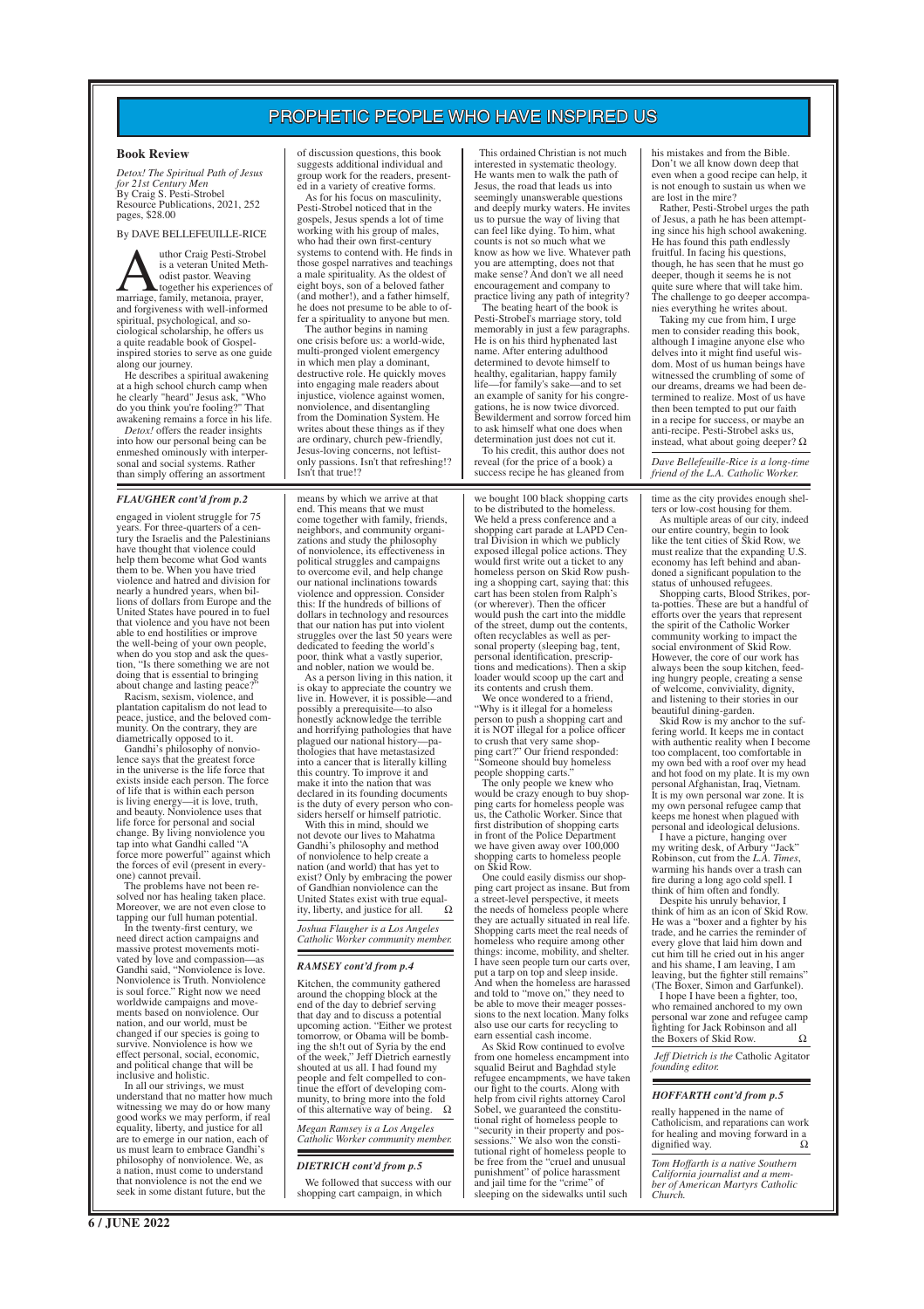#### **CATHOLIC AGITATOR / 7**

# ON<sub>N</sub> THE LINE

 *House Journal* is written by Susan Dietrich.

 *On The Line* is compiled and edited by Mike Wisniewski.

#### **U.S.-FORCED STARVATION**

**THE HOUSE JOURNAL** Hennacy House illustration by Becky McIntyre

#### **ROBERT C. ALDRIDGE - R.I.P.**

 Renowned peace and justice maker, friend to many in the Catholic Worker community, and co-founder of the original Pacific Life Community, Bob Aldridge, 96, joined the Heavenly Cloud of Witnesses on April 29. He died peacefully surrounded by his

family in Santa Clara, California. Bob worked sixteen years as an aerospace engineer for Lockheed Missiles and Space Company. He was the group leader responsible for design on the MK 500 MaRV (Maneuvering Reentry Vehicle), a type of missile with multiple warheads that has extreme accuracy with first-strike capability. On January 2, 1973, Bob resigned from his position for reasons of conscience.

 Bob possessed a tireless commitment to educating the public about the dangers of the Trident program, nuclear weapons, and U.S. nuclear policy, and the urgent need for all people of faith and goodwill to work for nonviolent social transformation.

 Bob was an advisor/consultant/ sponsor/activist in many groups and organizations including Ground Zero Center for Nonviolent Action, Nuclear Age Peace Foundation, British-American Security Information Council, Institute for Law and Peace, Fellowship of Reconciliation, the Pacific Life Community, Veterans for Peace, and Nonviolent Peaceforce, to name a few.

 He authored several books and articles that appeared in various publications. His latest book, *The Goodness Field*, is a culmination of his lifetime

work and offers direction to achieve peace and nonviolence through a proactive global Satyagraha movement (passive resistance practiced by M. K. Gandhi and his followers).

> But that is not all. On May 23, U.S. War Secretary Lloyd Austin announced that the U.S. would also provide Ukraine with Harpoon anti-ship missiles via an intermediary, Denmark. The Harpoon is the standard anti-ship armament of the U.S. Navy capable of sinking large warships, which will be used in a purported plan to "unblock the ports" in the Black Sea.

 He was, and will continue to be, a powerful guiding light of courage, truth, and hope for countless people. **BOB ALDRIDGE -** *¡PRESENTE!*

#### **JESSICA REZNICEK UPDATE**

 Oral arguments for a federal appeal in the high profile case of environmental activist Jessica Reznicek were heard by the 8th Circuit Court of Appeals on May 13. In a defining moment for the climate justice movement, and for all civil rights, the court will decide whether or not to uphold a "domestic terrorist enhancement" that an Iowa court applied to Reznicek's prison sentence. Reznicek argued that the terrorism enhancement was both illegally and unjustly applied.

 The domestic terrorism enhancement to Jessica's sentence doubled her prison term to eight years, followed by three years' supervised probation.

 The appeal is supported by the Center for Constitutional Rights (CCR), National Lawyers Guild, Water Protectors Legal Collective, and the Climate Defense Project. "If Jessica Reznicek's acts can be punished as terrorism," says an amicus brief filed by CCR, "the United States will have moved so far past the international consensus as to be operating in a completely different realm."

 A court decision is forthcoming. To learn more visit:

**supportjessicareznicek.com**

#### **INSTIGATING NUCLEAR WAR**

 As the Biden regime continues to escalate its proxy war against Russia, it is now instigating yet another war against another nuclear power, and the world's most populous country with the second-largest economy—China.

 On May 21, President Joe Biden signed a bill authorizing \$40 billion in spending, mainly for weapons and other assistance to Ukraine. One month ago U.S. military assistance to Ukraine totaled \$4 billion. Now Biden has expanded the U.S. commitment to the conflict tenfold.

Also in April, **Teresa Grady** came to California from the East Coast to visit with family and spend some time with us. Teresa is a great conversationalist and full of energy. She invited a few of us to go salsa dancing on a Friday night, but I declined the invitation. However, when I heard about the evening the next day, I definitely regretted not going. A lively and fun night it was. We were also treated to a visit from community member **Mark Vinzani**'s aunt and uncle, **Victoria and Jeff**, along with cousins **Michael and**

 Also on May 23, speaking at a press conference in Japan, Biden was asked, "Are you willing to get involved militarily to defend Taiwan if it comes to that?" Biden replied, "Yes… That's the commitment we made."

 The U.S.-provoked war against Russia in Ukraine has already killed tens of thousands of people and displaced millions. The threatened war against China would turn the entire Asia-Pacific region, the world's most populous area, into a war zone, with devastating and incalculable consequences.

USA! USA! USA! *—wsws.org*

 On February 11, President Biden signed an executive order allocating the funds of the Afghanistan central bank that are frozen in the United States. The money—approximately \$7 billion was seized by the U.S. government when the Taliban took over Afghanistan in August 2021, and is currently held at the New York Federal Reserve Bank.

 In the past several months, the people of Afghanistan have been facing what may be the worst humanitarian disaster in the world: 23 million people—over half the population endure conditions of extreme hunger, and a million children under five are at risk of death by starvation. The proximate cause of the devastation is a crop failure, but that would not have caused nearly as much harm without the total collapse of Afghanistan's economy, which was caused by the U.S. seizure of its government's funds and the restrictions Washington placed on foreign aid to the country.

We call on all nuclear armed states to take immediate steps to: engage the Treaty on the Prohibition of Nuclear Weapons, attend the First Meeting of States Parties, and sign, ratify, and implement the Treaty.

 Yet another act of love and compassion by the U.S. Empire.

 *—commonwealmagazine.org*

hopeful and renewed, mostly because we were able to get together for our (usually) annual Seder celebration, which was previously canceled due to COVID. It was a joyful celebration of life and liberation with lots of singing, dancing, story-telling, and of course, sharing food and drink together. During the fog of COVID I did not realize how much I missed our larger community, so our Seder was like a

10, when 150 students from St. Paul walked from Salazar Park in East L.A. all the way to Santa Monica (26 miles), to raise awareness and needed funds for our work with the poor and unhoused of Skid Row. A big shout out to all the students, faculty, parents, and alumni who made this happen. Thank you for all your love, concern, time, and effort.

 **Catherine** was elated with a lovely outdoor party for her 88th Birthday, compliments of a group of former community members who lived in the LACW community in the 1980s. There was a plethora of pizza, soda, and a homemade carrot cake made by **Dolores Carlos**. It was great to gather with Dolores, **Bob and Cathy Jacobs**, **Rick and Lourdes Erhard**, **Mary Meade**, **Maggie Smith**, and **Brett** 

**Jack**, and their friend **Ethan**. They worked with us at the kitchen, and treated us to a delicious dinner of Chinese food. We enjoyed meeting them and hope they visit us again.

 Another birthday in April was **Mike Wisniewski**'s wife **Bonnie**, followed 18 days later, on May 2, by Mike's birthday. They celebrated with a family reunion on Mother's Day.

 On May 1, we were blessed by the arrival of **Grace Wilson**, from Salt Lake City, who is here to live and work with us for a while. When she is not working at the kitchen, most often she can be found at the sewing machine mending our clothes or making aprons. She is a delightful person to have around.

 On a heartbreaking note, former community member **Rick Erhard**, who is listed above as one of the participants in Catherine's birthday celebration, finally succumbed, on May 10, to the cancer he battled for years. His periodic presence and wonderful conversations at



Wednesday evening liturgies and at gatherings for special occasions will be missed. May he rest in peace.

 We thank each and all who read this newspaper and in various ways support our work. Without you we could not continue. Many blessings.

homecoming for me, and I believe, for many others who attended as well.

 We thank all who helped make our Seder great. Also, it would not be an LACW Seder without our fabulous band/choir; thanks to **Pat Huckabee**, **Donald Nollar**, **Martha Lewis**, **Clare Bellefeuille-Rice**, and **Matt Harper**. We would also like to thank our Master of Ceremonies, **David Lumia**. He regaled us with stories of how the LACW began to celebrate the Passover Seder. And thanks to our illustrious readers at the head table: **Alan Pulnar**, **Hannah Peterson**, and **Ron Kaye** for guiding us through the Seder story with passion.

 Good Friday found us at the Mission of San Gabriel walking the Stations of the Missionary Cross. As the Archdiocese declares this a Year of Jubilee for Mission San Gabriel, we at the LACW continue to call our Church to reckon with the injustice and abuse that Native Americans endured at the California missions. If you were unable to attend, I encourage you to visit our website and check out the excellent script of the Stations of the Missionary Cross, composed by **Matt**. Another event that COVID robbed from us is the Annual **St. Paul High School Walk for Hunger**, but like the Seder it rose from the ashes on April

**STATEMENT ON THE EXISTENTIAL THREAT OF NUCLEAR WEAPONS AND ON THE TREATY ON THE PROHIBITION OF NUCLEAR WEAPONS** The power to initiate a global apocalypse lies in the hands of the leaders of the nine nuclear nations. As 122 nations of the world indicated when they adopted the Treaty on the Prohibition of Nuclear Weapons in July, 2017, this is unacceptable.

As concerns about the threat of nuclear weapons re-enter the public consciousness, it is important to know that humankind is not without an answer to the nuclear threat. The Treaty on the Prohibition of Nuclear Weapons, which entered into force on January 22, 2021, provides a clear pathway to the elimination of the nuclear threat.

We also call on the U.S. media to recognize the existence of the Treaty on the Prohibition of Nuclear Weapons and to include the Treaty in discussions, articles, and editorials regarding the nuclear threat and methods available to address it. Thus far they have refused to do so. The Nuclear Ban Treaty Collaborative will release this statement and list of endorsers to the U.S. media on June 7. You can sign on to this statement at: nuclearbantreaty.org/statement-on-the-nuclear-threat/

Percentage of U.S. citizens who strongly consider themselves vigilantes: 20

 *—Harpers Index June 2022*

#### **INTERESTING FACT**